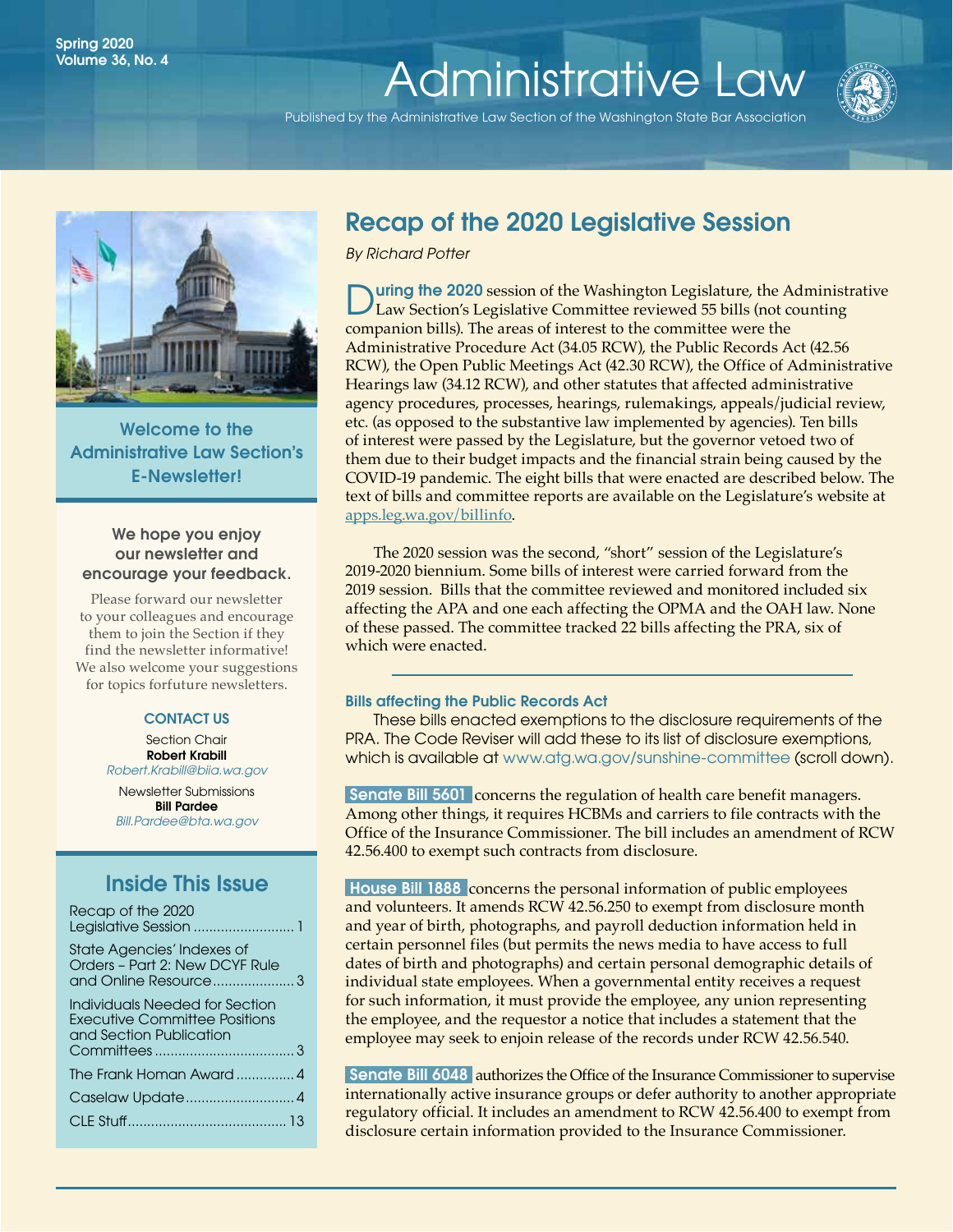WSBA Administrative Law Section Executive Committee Officers & At-Large Members 2019-2020

| <b>Officers</b>                                                                                                                                                   |                                                                                                                                                                                    |  |  |
|-------------------------------------------------------------------------------------------------------------------------------------------------------------------|------------------------------------------------------------------------------------------------------------------------------------------------------------------------------------|--|--|
| Chair<br>Robert Krabill                                                                                                                                           | <b>Treasurer</b><br>Katy Hatfield                                                                                                                                                  |  |  |
| <b>Chair-Elect</b><br>Fileen Keiffer                                                                                                                              | Secretary<br><b>Richelle Little</b>                                                                                                                                                |  |  |
|                                                                                                                                                                   | Immediate Past Chair<br>Jonathon Bashford                                                                                                                                          |  |  |
| <b>At-Large Members</b>                                                                                                                                           |                                                                                                                                                                                    |  |  |
| Hon. Robert<br>Murphy<br>$(2017 - 2020)$<br><b>Robert Rhodes</b><br>$(2019 - 2020)$<br>Chad Standifer<br>$(2017 - 2020)$<br><b>Scott Boyce</b><br>$(2018 - 2021)$ | <b>Susan Pierini</b><br>$(2018 - 2021)$<br><b>Margie Gray</b><br>$(2019 - 2022)$<br><b>Alexis Hartwell-</b><br>Gobeske<br>$(2019 - 2022)$<br><b>Bill Pardee</b><br>$(2019 - 2022)$ |  |  |
| Lea Anne<br>Dickerson                                                                                                                                             |                                                                                                                                                                                    |  |  |

Lea Ann *Dickerso* (2018-2021)

**Committee Chairs** 

CLE *[Eileen Keiffer](https://www.mywsba.org/PersonifyEbusiness/LegalDirectory/LegalProfile.aspx?Usr_ID=000000051598)*

Diversity and Outreach Co-Chairs *[Alexis Hartwell-](https://www.mywsba.org/PersonifyEbusiness/LegalDirectory/LegalProfile.aspx?Usr_ID=000000047222)[Gobeske](https://www.mywsba.org/PersonifyEbusiness/LegalDirectory/LegalProfile.aspx?Usr_ID=000000047222) & [Robert Rhodes](https://www.mywsba.org/PersonifyEbusiness/LegalDirectory/LegalProfile.aspx?Usr_ID=000000031089)*

*[Richard Potter\\*](https://www.mywsba.org/PersonifyEbusiness/LegalDirectory/LegalProfile.aspx?Usr_ID=19196)* Young Lawyer Liaison *[Michael Addams\\*](https://www.mywsba.org/PersonifyEbusiness/LegalDirectory/LegalProfile.aspx?Usr_ID=000000047799)*  (2018-2020) Board of Governors Liaison *[Bryn Peterson](https://www.mywsba.org/PersonifyEbusiness/LegalDirectory/LegalProfile.aspx?Usr_ID=000000030261)\**

Legislative

**Newsletter** *[Bill Pardee](https://www.mywsba.org/PersonifyEbusiness/LegalDirectory/LegalProfile.aspx?Usr_ID=000000031644)*

Publications and Practice Manual *[Gabe Verdugo](https://www.mywsba.org/PersonifyEbusiness/LegalDirectory/LegalProfile.aspx?Usr_ID=44154)\** Frank Homan Award *[Lea Anne](https://www.mywsba.org/PersonifyEbusiness/Default.aspx?TabID=1538&Usr_ID=000000047216)  [Dickerson](https://www.mywsba.org/PersonifyEbusiness/Default.aspx?TabID=1538&Usr_ID=000000047216)*

\*Non-voting member

The Administrative Law Section welcomes articles and items of interest for publication. The editors and Executive Committee reserve discretion whether to publish submissions.

Send submissions to: Bill Pardee (*[Bill.Pardee@bta.wa.gov](mailto:Bill.Pardee%40bta.wa.gov?subject=Administrative%20Law%20Section%20Newsletter)*).

This is a publication of a section of the Washington State Bar Association. All opinions and comments in this publication represent the views of the authors and do not necessarily have the endorsement of the Association or its officers or agents.

Layout • Sutherland Design Works [brittsutherland@comcast.net](mailto:brittsutherland%40comcast.net?subject=WSBA)

 House Bill 2327concerns sexual misconduct at postsecondary educational institutions. It imposes a number of requirements concerning investigations. It includes adding a new section to 28B.112 RCW (Higher education; Campus sexual violence) requiring postsecondary institutions to disclose information about substantiated findings or investigations into sexual misconduct when asked for reference checks about previous or current employees (even if the prospective employer does not specifically ask for such information). It also includes adding a new section to the Public Records Act exempting from disclosure certain personal information about victims and witnesses, unless one "indicates a desire for disclosure."

Senate Bill 6499 concerns public employee retirement programs. It includes an amendment to RCW 42.56.360 to exempt from disclosure certain retiree medical information.

 Senate Bill 6187amends RCW 42.56.590(10)(a) of the Public Records Act to modify the definition of personal information with regard to notifying the public about data breaches of a state or local agency system, so that the subsection now reads "social security number or the last four digits of the social security number."

#### **Miscellaneous**

 Senate Bill 6574makes several changes to the administrative organization and responsibilities of the Growth Management Hearings Board and the Environmental Land Use and Hearings Office.

 House Bill 2302makes several changes and additions to the law concerning child support that will affect administrative proceedings involving the Department of Social and Health Service's Division of Child Support, including creating standards for the determination of income for purposes of establishing child support obligations, establishing procedures for the abatement of child support obligations for incarcerated parents, and revising provisions governing notices of child support owed and service of the hearing notices for modification of an administrative order.

## Join Our Section!

We encourage you to become an active member of the Administrative Law Section. Benefits include a subscription to this newsletter and networking opportunities in the field of administrative law.

#### [Click here to join!]( https://www.mywsba.org/PersonifyEbusiness/CLEStore/Administrative-Law-Section/ProductDetail/1)

The Section also has **six committees** whose members are responsible for **planning CLE programs, publishing this newsletter, tracking legislation** of interest to administrative law practitioners, and more.

> **Feel free to contact the chair of any committee you have an interest in for more information.**

Committee chairpersons are listed on page two of this newsletter, and on the Section's website.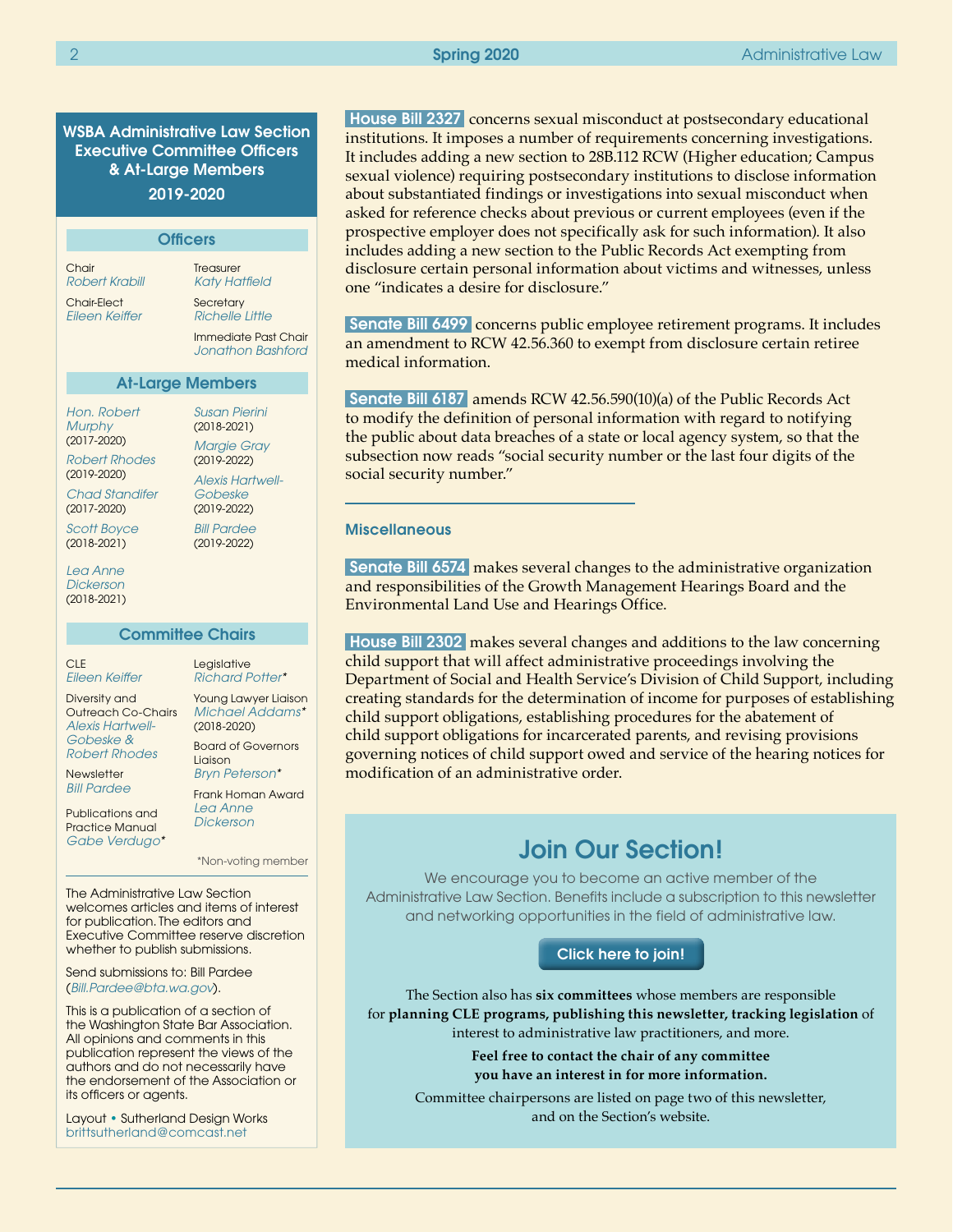## State Agencies' Indexes of Orders – Part 2: New DCYF Rule and Online Resource

*By Richard E. Potter and John M. Gray*

This is a brief update of our prior two articles that<br>described the Public Records Act's (PRA) requirem described the Public Records Act's (PRA) requirement that state agencies "by rule, establish and implement a system of indexing for the identification and location" of several types of records, including final orders in adjudicative proceedings "that contain an analysis or decision of substantial importance to the agency in carrying out its duties," which have become known as "significant decisions." RCW 42.56.070(5).

That statute specifies several minimum components that state agencies' index rules must contain. We previously just briefly noted that our review of Washington Administrative Code (WAC) titles showed that while a few agencies have index rules that fairly thoroughly follow the particulars of RCW 42.56.070(5), some agencies do not have an applicable rule at all, and most agencies' rules lack many of the required components. Our focus in our prior articles was the online availability of these indexes and/or similar resources for a sample of 12 state agencies.

Since then we have been looking in more detail at all Washington state agencies. We plan to report on the results of this research in a future article. In the meantime, a recent discovery prompts us to acknowledge the Department of Children, Youth and Families (DCYF) for its new significant decisions index rule and online resource.

DCYF was created by 2017 legislation. It oversees several services previously offered through the Department of Social and Health Services and the

HELP WANTEDLP WANTED

Ш  $\top$  Department of Early Learning. The agency's rule WAC 110-03-0585 (Index of significant decisions) became effective this past January. It provides criteria for determining which decisions of the agency's board of appeals are "significant," lists several decision facets that will be used to organize the index (including subject matter, which we think is a crucial component of any useful index), and provides a process for third parties to nominate decisions to be included in the index. The rule also includes all but one of the additional components required by the statute, missing only an express statement of the schedule for revising or updating the index. As a practical matter, it will be in the agency's interest to keep its index very up to date. As the rule notes, under the statute the agency may use decisions included in the index as precedents in subsequent proceedings [see RCW 42.56.070(6)].

DCYF has created an online significant decisions resource, available at [dcyf.wa.gov/board-of-appeals](https://dcyf.wa.gov/board-of-appeals). As of a late May check of that website there was one decision posted. The agency advised us that it does not intend to use any of its predecessor agencies' decisions as precedents, so it is starting fresh with its own decisions.

Based on our research to date we can readily say that the new DCYF rule and online resource represent best practices for complying with the PRA's significant decisions index requirements and should provide useful information to the agency's staff, the public and private attorneys, and to the general public.

#### Individuals Needed for Section Executive Committee Positions and Section Publication Committees *By Bill Pardee*

In October 2020, three (3) At-Large positions on the Section's Executive Committee will become vacant. If you would like to volunteer to fill one of these vacancies, the Executive Committee will consider your interest and may vote to fill an At-Large position for an initial interim term of Oct. 1, 2020, through Sept. 30, 2021. If all goes well during the first year and you are then elected, you would then be eligible to serve any remaining vacant term from Oct. 1, 2021, forward. If you are interested in filling one of these vacant At-Large positions please reach out to **Chair Robert Krabill**, whose contact information is on the first page of this newsletter.

The Section also welcomes inquiries from those who would like to **chair** the section's **Publications and** Practice Manual Committee and Newsletter Committee. The former assists in the publication of the Public Records Act Deskbook and supplements, and the Administrative Law Practice Manual. The latter assists in the publication of the section's quaterly newsletter. *You do not have to be a member of the Section's Executive Committee to volunteer.*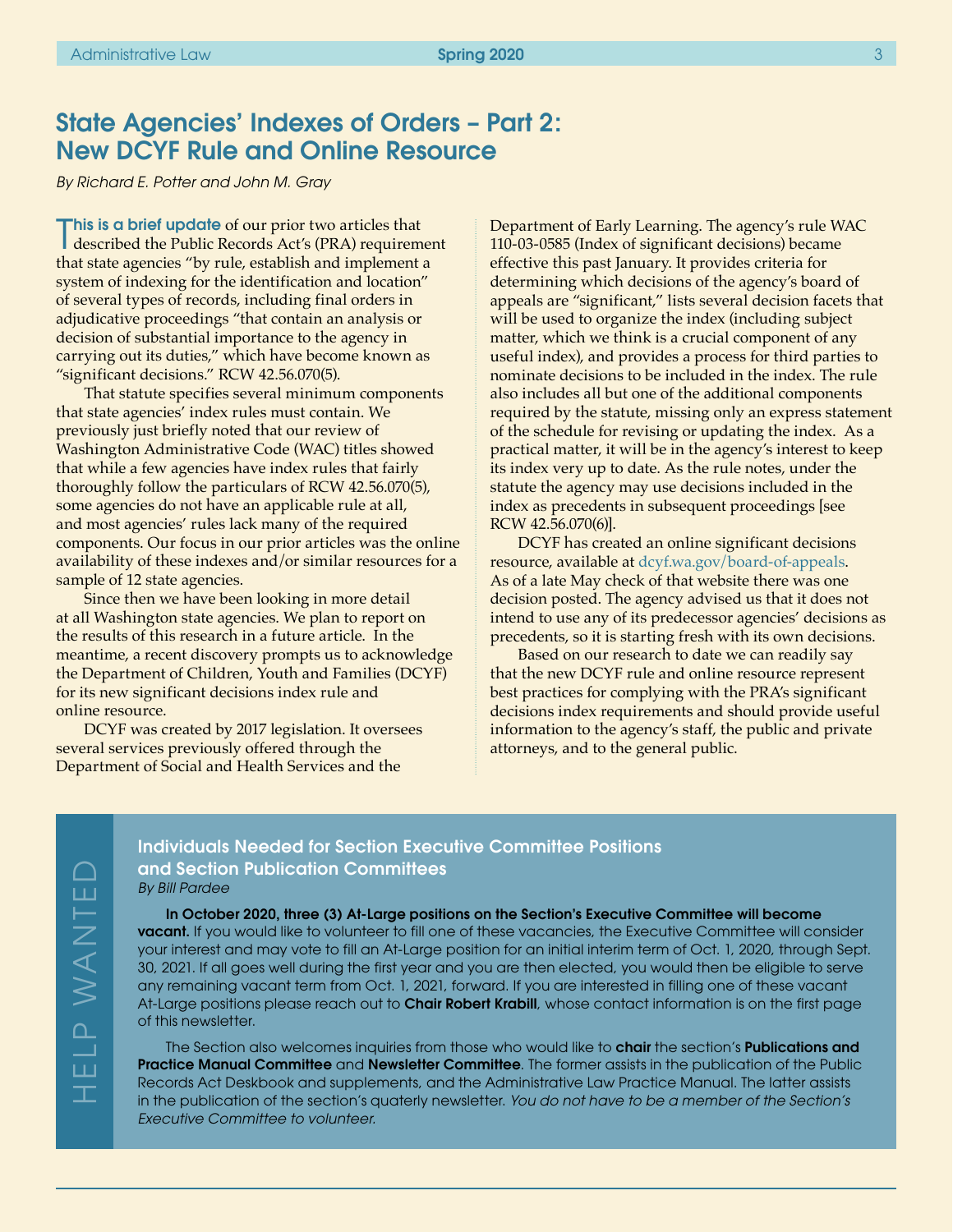#### NOMINATIONS FOR THE FRANK HOMAN AWARD

#### *By Lea Dickerson*

The Frank Homan Award is presented annually to an individual who has demonstrated an outstanding contribution to the improvement or application of administrative law. Only Administrative Law Section members can nominate, but a nominee does not have to be an attorney or a section member. **Nominations for the 2020 award and 2021 award are due by June 30, 2020, and June 30, 2021, respectively.** For nominations, send an email to Lea Dickerson at [lea.dickerson@oah.wa.gov](mailto:lea.dickerson@oah.wa.gov), and include:

- Your name and contact information
- Information about the person being nominated (name, position, affiliation)
- Why you think this person should be recognized

The award is named for Frank Homan, a dedicated teacher and mentor who was passionate about improving the law. After receiving his law degree from Cleveland State University of Law in 1965, he began practicing in Washington in 1968, serving as an Employment Security Department hearings examiner from 1970 to 1974 and as a senior administrative law judge at the Office of Administrative Hearings from 1975 to 1993. He continued to serve as an ALJ pro tem after his retirement in 1993. He was an early proponent for the creation of a central hearings panel, and played an important role in the creation of the Office of Administrative Hearings (RCW 34.12). Frank was generous with his time and expertise and is well remembered for his sense of humor, his command of the English language, and his writing style including his knowledge of legal terminology and history. His commitment to promoting justice for all and the practice of administrative law is the inspiration for the award that bears his name.

Past recipients of the Frank Homan Award include:

| 2019 Katy A. Hatfield | 2011 Larry A. Weiser |
|-----------------------|----------------------|
| 2017 Kim O'Neal       | 2010 Jeffrey Goltz   |
| 2016 John F. Kuntz    | 2008 Kristal Wiitala |
| 2015 Ramsey           | 2007 C. Dean Little  |
| Ramerman              | 2006 William R.      |
| 2015 Eric Stahl       | Andersen             |
| 2013 Alan D. Copsey   | 2005 Bob Wallis      |
|                       |                      |

## Caselaw Update

#### Annette Holding LLC d/b/a Super Duper Foods v. Northwest Clean Air Agency, Division III COA Unpublished Op. (2020), 2020 WL 2731097

#### *By Eileen Keiffer*

Annette Holding, LLC challenged notices of violation sent to it by the Northwest Clean Air Agency (NWCAA) and associated penalties assessed for alleged violations of the Washington Clean Air Act, ch. 70.94 RCW and NWCAA regulations. Annette Holding asserted the notices were invalid because they listed its tradename (Super Duper Foods), rather than its limited liability company name, as the violator. The court rejected Annette Holding's contention because, among other reasons, a limited liability company is identical to its tradename.

Annette Holding owns and operates three gas stations in Washington and does business as Super Duper Foods. It constructed one of these gas stations in Conway without filing a notice of construction and application for approval with the NWCAA. In 2014, the NWCAA discovered this and informed an Annette Holding representative.<sup>1</sup> After much contact with this representative for Annette Holding/Super Duper Foods, the NWCAA issued two notices of imposition of penalty to Super Duper Foods.

Super Duper Foods appealed the two penalties to the Pollution Control Hearings Board (PCHB). NWCAA filed a motion to join as an additional appellant. NWCAA alleged that Super Duper Foods was not a "person" under the PCHB rules and therefore, NWCAA could not enforce the PCHB's orders without the participation of Annette Holding and additionally alleging that Annette Holding was the only "person" entitled to appeal the penalties. The individual owning Annette Holdings, LLC filed a motion to dismiss, arguing that the business license shows the business as Annette Holdings, LLC dba Super Duper Foods, and not Super Duper Foods/Chevron 306936 as the petitioner was designated in the appeal to the PCHB. PCHB denied both the motion for joinder and the motion to dismiss.

On appeal, Annette Holding argued that NWCAA acted outside of its statutory authority and jurisdiction when imposing the penalties because it issued notices of violation to a nonentity, or something that is not a "person" subject to the clean air rules. The Court of Appeals disagreed, finding that even assuming Annette Holding to be a separate entity from Super Duper Foods, Annette Holding nevertheless held liability for substantive law violations of the Clean Air Act because it owned the property, pursuant to RCW 70.94.040. The court referenced that the federal clean air act imposes strict liability on owners and operators who violate the act, and Washington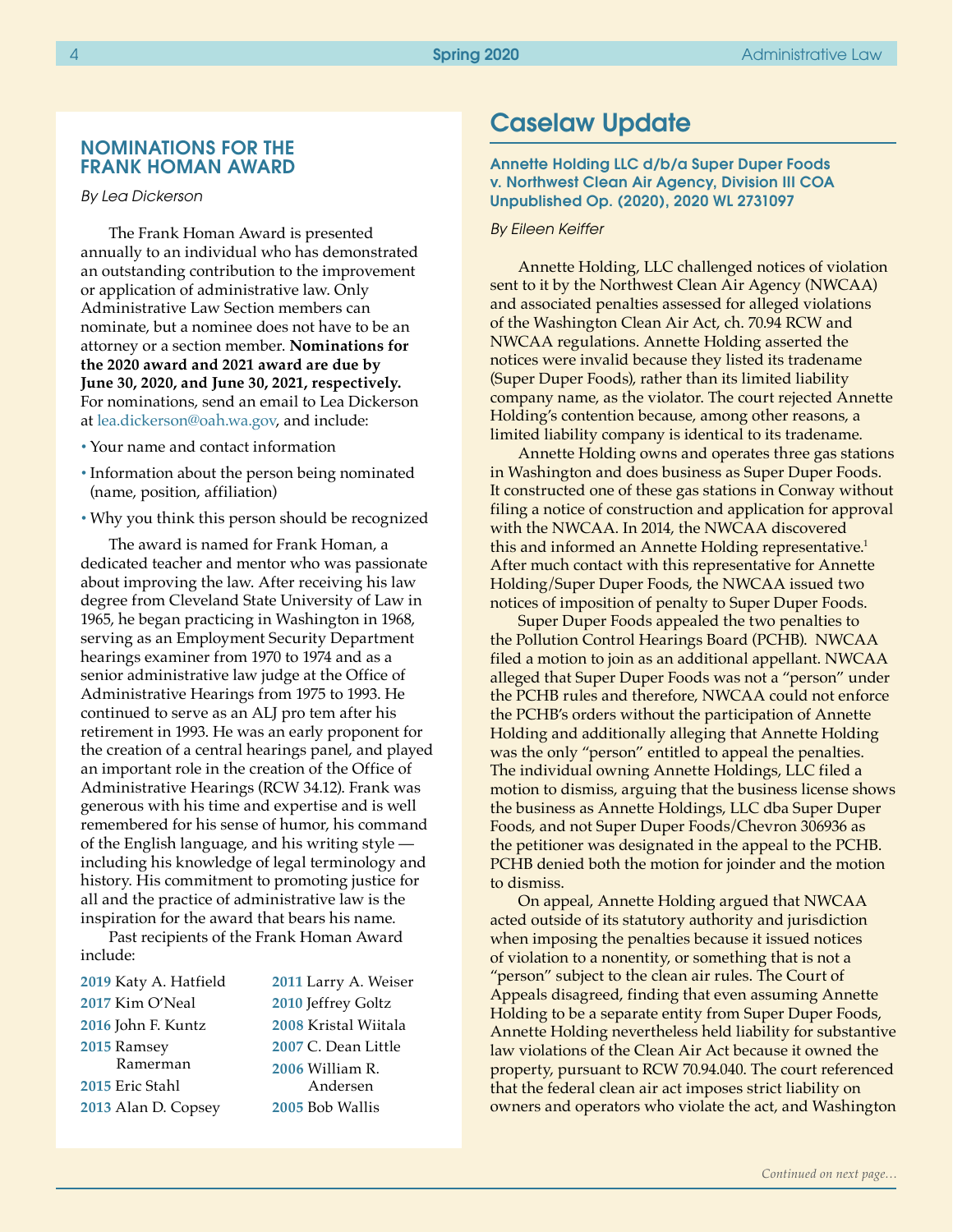law does not require proof of knowledge, simply proof of causation in order to assess a violator with penalties.

The court also found that even if NWCAA only gave notice to Super Duper Foods, that also gave sufficient notice to Annette Holding, LLC, because Super Duper Foods is the tradename for Annette Holding. The law does not recognize a distinction between a legal entity and its tradename. Finally, the court did not address Annette Holding's other contention that the initial notice of violation was void because the court found the notices of violation extended to and bound Annette Holding.

1 The owner of Annette Holding later disputed whether the person that the NWCAA had contact with fully represented Annette Holding, despite the fact that such person was the owner's son and had authority to use the corporate credit card and issue checks.

#### Ehrhart v. King County,  $\frac{1}{2}$  Wn.2d  $\frac{1}{2}$ , 460 P.3d 612 (2020)

#### *By Bill Pardee*

### Unanimous 9-0 opinion

#### authored by Chief Justice Stephens

Hantavirus is a rare and serious infection transmitted by deer mice through their droppings. It initially presents with flu-like symptoms such as fever and chills but can quickly progress to life-threatening respiratory complications. In 2016, there were 40 reported cases of hantavirus in Washington.

In November 2016, a woman living near Issaquah contracted hantavirus. She went to the urgent care facility at Group Health Cooperative, where she was treated for nausea and discharged. She returned to Group Health the next day after her condition deteriorated and was then admitted as a patient at Overlake Medical Center. She then spent several days in a coma, but ultimately survived. In December 2016, Overlake notified King County of that patient's case and it promptly assigned a public health nurse to conduct an investigation. The investigation indicated the patient likely contracted hantavirus on her own property. Because she had not traveled out of the area and the likely source of hantavirus exposure was confined to her rural land outside Issaquah, King County determined there were no other likely exposures and concluded that a health advisory was not warranted. But the patient's husband repeatedly shared with King County his concerns that a potential cluster of hantavirus in the area could lead to more exposures.

In February 2017, Brian—who also lived near Issaquah came to the emergency room of Swedish Medical Center

with fever, chills, vomiting, and a persistent cough. The emergency room physician discharged Brian with instructions to return if his symptoms worsened. The next day, Brian was rushed to the emergency room at Overlake—several of his organs were already failing. Brian died shortly thereafter.

In June 2018, Sandra Ehrhart filed suit on behalf of herself and Brian's estate against King County, the emergency room physician, and Swedish Medical Center, alleging their negligence caused Brian's death. Ehrhart argues WAC 246-101-505, which requires King County to "[r]eview and determine appropriate action" whenever it receives reports of certain serious conditions, created a duty and that King County breached that duty by failing to issue a health advisory after it learned of the November 2016 case. King County asserted the public duty doctrine in its answer.

Ehrhart moved for partial summary judgment, asking the court to strike several of King County's defenses, arguing, among other things, that the "failure to enforce" and "rescue doctrine" exceptions to the public duty doctrine applied. The trial court did not consider King County's cross motion for summary judgment alongside Ehrhart's motion for summary judgment during oral argument in September 2018. After that argument, the court ruled from the bench before issuing a brief written order. The court began by stating it "ha[d] this sense of for[e]boding" because "[t]he public duty doctrine frustrated [the court] for years." The court then briefly analyzed WAC 246-101-505 and concluded it contained both a "mandatory" provision and a provision that provided for the exercise of limited discretion. The court determined King County had discretion, but only to act "appropriately." Because the court did not "know what is appropriate" in the circumstances, it decided that question "necessarily requires some kind of a factual analysis." Despite recognizing that "[d]uty is always supposed to be a legal issue," the court decided to treat "duty as being partially legal and partially factual." So the court ruled "that there is a mandatory duty" for King County to "review and determine" appropriate action, but that "the jury needs to decide whether what the County did was or was not appropriate." The trial court granted partial summary judgment for Ehrhart on the failure to enforce exception, "conditioned on a finding by the jury that [King] County's action was not appropriate." King County then moved for direct discretionary review by the Washington Supreme Court, which the latter granted.

The case law requires us to once again examine the public duty doctrine. We appreciate the trial court's efforts to struggle with the case law. We ultimately conclude, however, that the doctrine clearly applies in this case and precludes Ehrhart's claims against King County.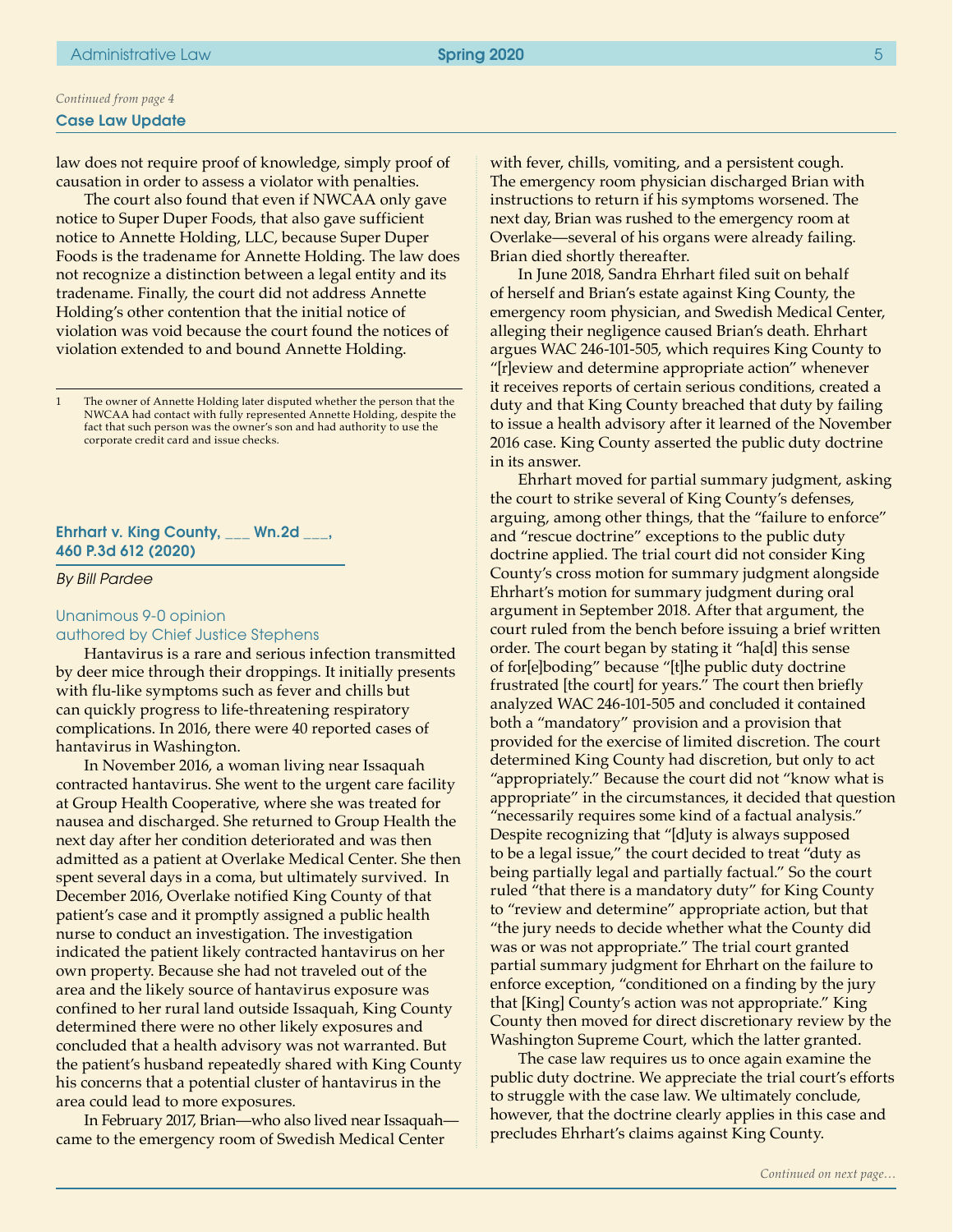Ehrhart claims King County negligently handled the December 2016 report of a nonlethal hantavirus case and is therefore liable in tort. To prevail on a negligence claim, a plaintiff must show, among other things, (1) the existence of a duty to the plaintiff. The question of duty is dispositive—no defendant is liable for negligence unless he is under a legal duty to use care. Whether the defendant is a governmental entity or a private person, to be actionable, the duty must be owed to the injured plaintiff, and not one owed to the public in general. *Taylor v. Stevens County*, 111 Wn.2d 159, 163, 759 P.2d 447 (1988).

Ehrhart argues WAC 246-101-505, which requires King County to "[r]eview and determine appropriate action" whenever it receives reports of certain serious conditions, creates a duty that King County breached by failing to issue a health advisory after it knew of the November 2016 hantavirus case. In response, King County claims the public duty doctrine bars Ehrhart's claims because the duty King County owes under WAC 246-101-505 is one it owes to the public in general and not to Brian as an individual. Ehrhart replies that the failure to enforce exception to the public duty doctrine applies because King County failed to take appropriate action under WAC 246-101-505.

Under WAC 246-101-505, King County owes a duty to the public as a whole. Because no exception applies in this case, the public duty doctrine bars Ehrhart's suit.

The public duty and discretionary immunity doctrines often arise in the same cases, and we have not always made the distinction between them clear. See *Munich v. Skagit Emergency Commc'ns Ctr.*, 175 Wn.2d 871, 885-86, 288 P.3d 328 (2012) (Chambers, J., concurring).

The public duty doctrine stands for a basic tenet of common law: "A cause of action for negligence will not lie unless the defendant owes a duty of care to [the] plaintiff." *Chambers-Castanes v. King County*, 100 Wn.2d 275, 284, 669 P.2d 451 (1983). A plaintiff must show the duty breached was owed to an individual and was not merely an obligation owed to the public. *Beltran-Serrano v. City of Tacoma*, 193 Wn.2d 537, 549, 442 P.3d 608 (2019). The public duty doctrine guides a court's analysis of whether a duty exists that can sustain a claim against the government in tort. The doctrine comes into plat when special government obligations are imposed by statute or ordinance. When laws impose duties on government not imposed upon private persons or corporations, courts must determine whether governments owe those duties to an individual or the public as a whole.

The traditional rule is that a regulatory statute imposes a duty on public officials which is owed to the public as a whole, and that such a statute does not impose any duties owed to a particular individual which can be the basis for a tort claim. *Baerlein v. State*, 92 Wn.2d

229, 231, 595 P.2d 930 (1979). This traditional rule became known as the public duty doctrine.

Our precedent recognizes four exceptions to the public duty doctrine that provide for liability even in the face of otherwise public duties. These exceptions are: (1) Legislative intent; (2) failure to enforce; (3) the rescue doctrine; and (4) a special relationship. An enumerated exception is not always necessary to find a duty owed to an individual and not to the public at large. The enumerated exceptions simply identify the most common instances when governments owe a duty to particular individuals, and they often overlap. But whether a court is evaluating the public duty doctrine generally or one of its exceptions specifically, the fundamental question remains the same: Does the government owe a duty to the plaintiff individually or merely to the public as a whole?

The public duty doctrine is distinct from the discretionary immunity doctrine and addresses fundamentally different concerns. While the public duty doctrine involves questions of duty rooted in common law tort principles, discretionary immunity is rooted in separation of powers principles inherent in our constitutional system of government. And while the public duty doctrine developed from tort principles of common law, the discretionary immunity doctrine emerged in response to Washington's waiver of its sovereign immunity in the 1960s. *See Evangelical United Brethren Church of Adna v. State*, 67 Wn.2d 246,253, 407 P.2d 440 (1965). The trial court conflated the public duty doctrine with the discretionary immunity doctrine and so infused its ruling on a claimed exception to the public duty doctrine with irrelevant issues of executive branch discretion. Properly understood, the failure to enforce exception urged by Ehrhart is unconcerned with discretion and is inapplicable in this case.

The failure to enforce exception to the public duty doctrine recognizes that some statutes impose on government a duty owed to a particular class or category of individuals, such that the failure to enforce those statutes breaches a duty that can sustain an action in tort. To prove the failure to enforce exception, a plaintiff must show that: (1) Governmental agents responsible for enforcing statutory requirements possess actual knowledge of a statutory violation; (2) fail to take corrective action despite a statutory duty to do so; and (3) the plaintiff is within the class the statute intended to protect. *Bailey v. Town of Forks*, 108 Wn.2d 262, 268, 737 P.2d 1257 (1987).

Ehrhart claims King County violated WAC 246-101- 505 because it failed to determine "appropriate" action in response to a December 2016 hantavirus report and therefore knew of its own violation. This argument fails for three reasons.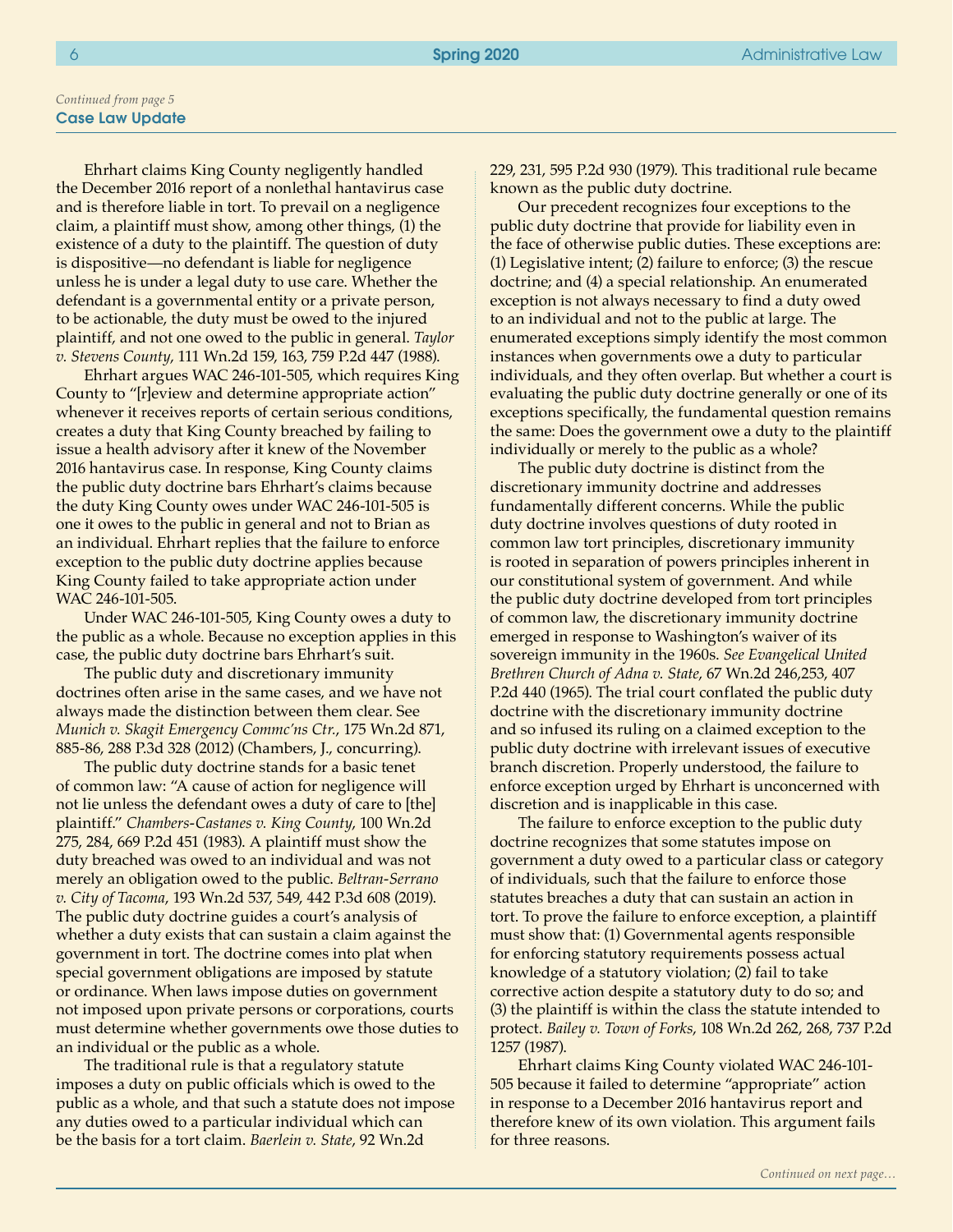First, Ehrhart does not establish—or even argue that King County is responsible for enforcing particular statutory requirements. Nothing in the duties listed in WAC 246-101-505 requires local health departments to enforce anything against anyone; rather the WAC simply outlines the departments' own responsibilities. Ehrhart's argument seems to be that King County is responsible for enforcing against itself a regulation promulgated by a state agency. But a requirement to comply with regulations is different from a requirement to enforce those regulations. *See Woods View II, LLC v. Kitsap County*, 188 Wn. App. 1, 27, 352 P.3d 807 (2015).

Second, Ehrhart does not establish that King County had actual knowledge of a violation. Ehrhart claims that King County had an obligation to address the December 2016 report of hantavirus by determining *appropriate* action and that it took *inappropriate* action. Ehrhart argues King County's inappropriate action simultaneously (1) violated the WAC and (2) gave King County actual knowledge of that violation. But whether appropriate action was taken cannot establish that King County had actual knowledge of an alleged violation. According to Ehrhart and the trial court's reasoning, if the jury finds that King County's actions in response to the December 2016 report of hantavirus were not appropriate, then King County would have been on notice that it was violating WAC 246-101- 505, *even while King County thought it was complying with the WAC*. This conundrum come from mistakenly applying a "failure to enforce" lens to a situation that does not involve a county enforcing a statute against a third party it knows to be violating the law. Viewing all facts and inferences in favor of King County—as we must—reasonable minds can conclude only that King County did not know about a statutory violation and therefore owed no duty to Brian.

Finally, Ehrhart does not establish that King County's actions violated WAC 246-101-505. Ehrhart relies on two Court of Appeals cases (*Livingston v. City of Everett*, 50 Wn. App. 655, 751 P.2d 1199 (1988); *Gorman v. Pierce County*, 176 Wn. App. 63, 307 P.3d 795 (2013)) to argue a statutory violation exists for purposes of the failure to enforce exception when "there is a known hazard as well as a governmental obligation to address it" and the government fails to address the hazard. But neither case involved a statutory violation by the government. Instead, the governments' duty to act arose because private citizens violated ordinances relating to dangerous dogs. In both cases, the government officials had to determine what action would be appropriate in response to those statutory violations by third parties. The defendants in *Livingston* and *Gorman* could be held liable because they failed to make the determination required by law. But here, King County in fact made a determination about how to respond to the December

2016 report of a hantavirus case; Ehrhart simply disagrees its determination was appropriate. As in *Livingston*  and *Gorman*, the governmental duty was to make a determination, not to make a *particular* determination. Because King County made a determination as required by regulation, *Livingston* and *Gorman* do not support Ehrhart's argument that King County violated WAC 246-101-505.

Ehrhart has not shown that King County (1) is responsible for enforcing WAC 246-101-505 against itself; (2) violated WAC 246-101-505; or (3) had actual knowledge of an alleged violation. Ehrhart has therefore failed to satisfy the first element of the failure to enforce exception to the public duty doctrine.

Ehrhart's argument under the second element is that the same action that allegedly violated WAC 246-101-505 also constituted King's County failure to take corrective action. But the second element of the failure to enforce exception asks whether King County "fail[ed] to take corrective action despite a statutory duty to do so," not whether King County had notice of its own alleged failure to follow the WAC. And, as noted above, a requirement to follow a WAC is distinct from a requirement to enforce that WAC against third parties.

Because the crux of the public duty doctrine is whether government owes a duty to the plaintiff in particular or to the public as a whole, the third element of the failure to enforce exception is perhaps most important. The trial court was right to examine WAC 246-101-005, which explains the purpose of reporting notifiable conditions, to determine whether Brian is within the class of individuals WAC 246-101-505 is meant to protect. But we disagree with the trial court's conclusion. The plain language of WAC 246-101-005 makes clear that the class of people meant to be protected by WAC 246-101-505 is the public as a whole. Because WAC 246-101-505 creates only a general obligation to the public and not a duty to any particular individuals, Ehrhart cannot meet the third element for the failure to enforce exception as a matter of law.

Because no enumerated exception to the public duty doctrine applies and Ehrhart has not established any other duty King County owed to Brian as an individual, the public duty doctrine bars Ehrhart's claims against King County. We hold the trial court must grant King County's motion for summary judgment on remand.

In addition to misapplying the failure to enforce exception, the trial court's ruling was procedurally improper. Summary judgment is appropriate only when there are no genuine issues of material fact. CR 56(c). Granting summary judgment on the condition that a jury find a particular material fact—as the trial court did here—is incompatible with the very nature of summary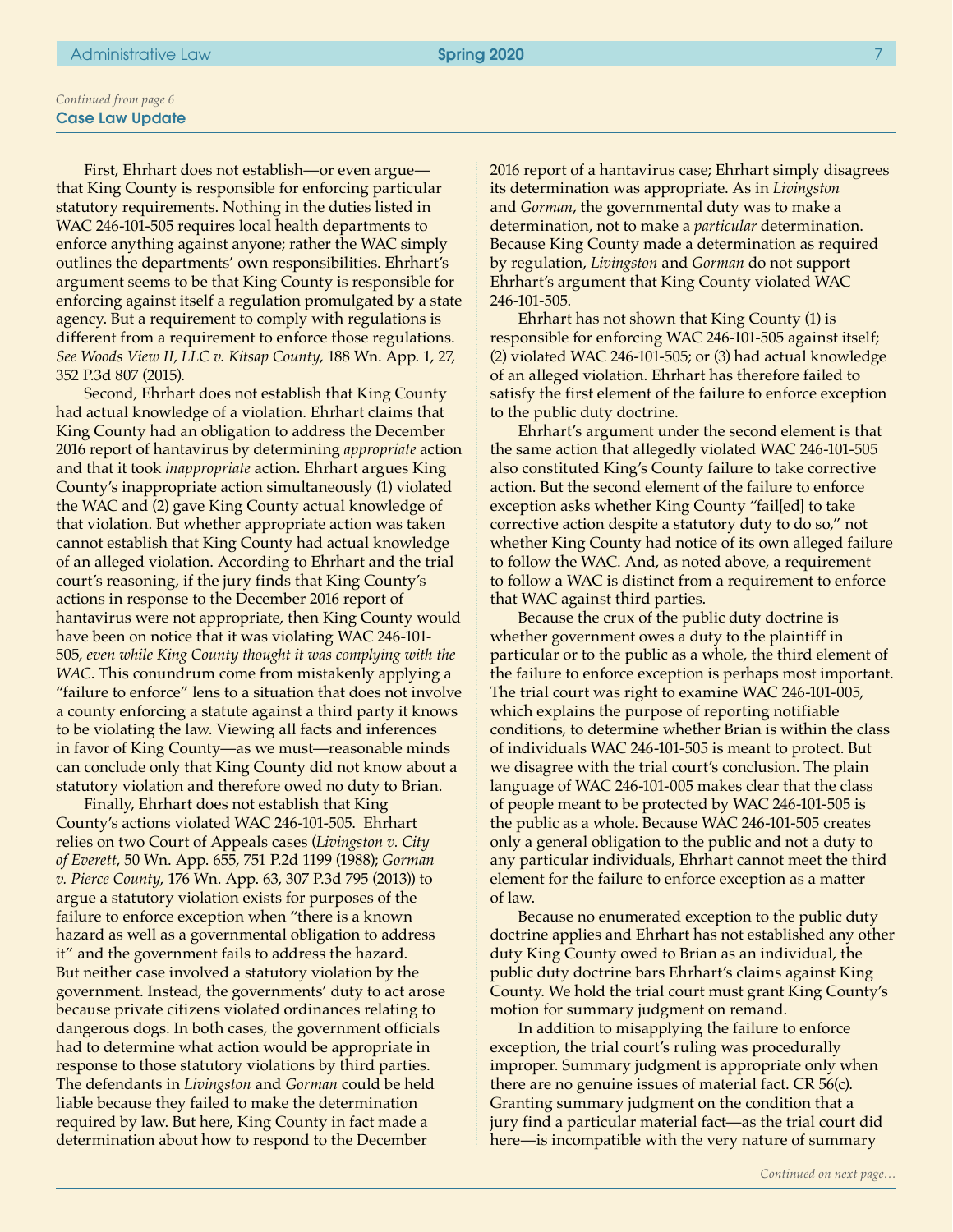judgment. The trial court could have appropriately granted summary judgment only on those elements it believed were resolvable purely as a matter of law. Or it could have denied summary judgment altogether. But its conditional grant was not an option under CR 56. Accordingly, we vacate the trial court's conditional partial grant of summary judgment.

#### Loyal Pig, LLC v. Dep't of Ecology, Division III COA Published Op. (2020), 2020 WL 2122891

#### *By Bill Pardee*

Loyal Pig, LLC holds a water right certificate granted in 1970 to apply water to Franklin County farmland. The law limits a water right to an amount of use per year, a rate of flow, a point of diversion, and a location of application. The water right holder may apply for a change in the site of diversion, the place of application, or both.

In 2014 Loyal Pig's predecessor applied to the Benton County Water Conservancy Board (Benton County Board) for a change in the location of the diversion and the site of application of a portion of the water right. When reviewing the 2014 change application, the Benton County Board calculated the annual consumptive quantity (ACQ) of water on the Franklin County farmland. The calculation would limit the amount of water that Loyal Pig could apply on the new location of application. The law calculates the ACQ by averaging the most recent five-year period of continuous beneficial water consumption used by the irrigator. The Benton County Board calculated the ACQ with average water use from 2009 to 2013, the five most recent years before the 2014 application for change. The Department of Ecology reviewed the Benton County Board's decision, as required by law, and approved the change in the water right certificate. Because of a lower use of water, during 2009 to 2013, the change limited the amount of the water right from its original amount in 1970.

In January 2017 Loyal Pig submitted another application with the Franklin County Water Conservancy Board (Franklin County Board) for an additional change in diversion location and place of application for the water right. In May 2017, the Franklin County Board issued its decision approving the January application. In doing so, the board adopted the 2014 ACQ amount rather than calculating a new amount based on the years 2012 to 2016. The Franklin County Board reasoned that it need not perform a new calculation since Loyal Pig filed the 2017 application within five years of the 2014 calculation.

The Department of Ecology is unable to perform the calculation because Loyal Pig refuses to provide the records needed.

The Department of Ecology reversed the Franklin County Water Conservancy Board's decision because the Franklin County Board failed to perform a new annual ACQ calculation for years 2012 to 2016. Loyal Pig, together with the Columbia Snake River Irrigators Association, an association of Mid-Columbia irrigating growers, appealed, to the Washington State Pollution Control Hearings Board (PCHB), Ecology's reversal of the Franklin County Board's approval of the 2017 change application. The challengers are collectively referred to as Loyal Pig.

Before the PCHB, Loyal Pig argued that the Department of Ecology should have utilized the ACQ from the 2014 change application for the 2017 application for the following reasons: (1) the principle of res judicata precluded a new calculation; (2) a governing statute affords a five-year grace period for loss of water rights, and Ecology should apply this grace period when a water right holder applies for a second change in use within five years of the first application; (3) an Ecology policy, POL 1120, simplified the determination for an application change, and requiring a new calculation of the ACQ for each change would thwart this policy; and (4) irrigators in the Columbia Basin have relied on Ecology's application of the grace period when a water right holder applied for a second change within five years of a previous calculation of the ACQ.

Before the PCHB, the Department Ecology argued that RCW 90.03.380 requires a full formal ACQ calculation from the most recent five-year period no matter if the applicant for a change obtained a change approval within the last five years. For the 2017 change application, according to Ecology's interpretation of the statute, the ACQ would comprise water usage during 2014-2016 in addition to the previously calculated amounts for 2012 and 2013.

Both Loyal Pig and the Department of Ecology filed cross-motions for summary judgment before the PCHB. One of Loyal Pig's declarations attached a legal memorandum from an attorney. The attorney observed that under Ecology POL 1120, Ecology may conduct a simplified tentative determination that would not require an ACQ analysis when an application is submitted within five years of a previously approved application. The Department of Ecology submitted a declaration of an employee that determined an ACQ analysis would be required for the 2017 application because the proposed change would add other irrigated acres to the water right. The employee further concluded that Ecology needed to review irrigation records for years 2014 to 2016. The PCHB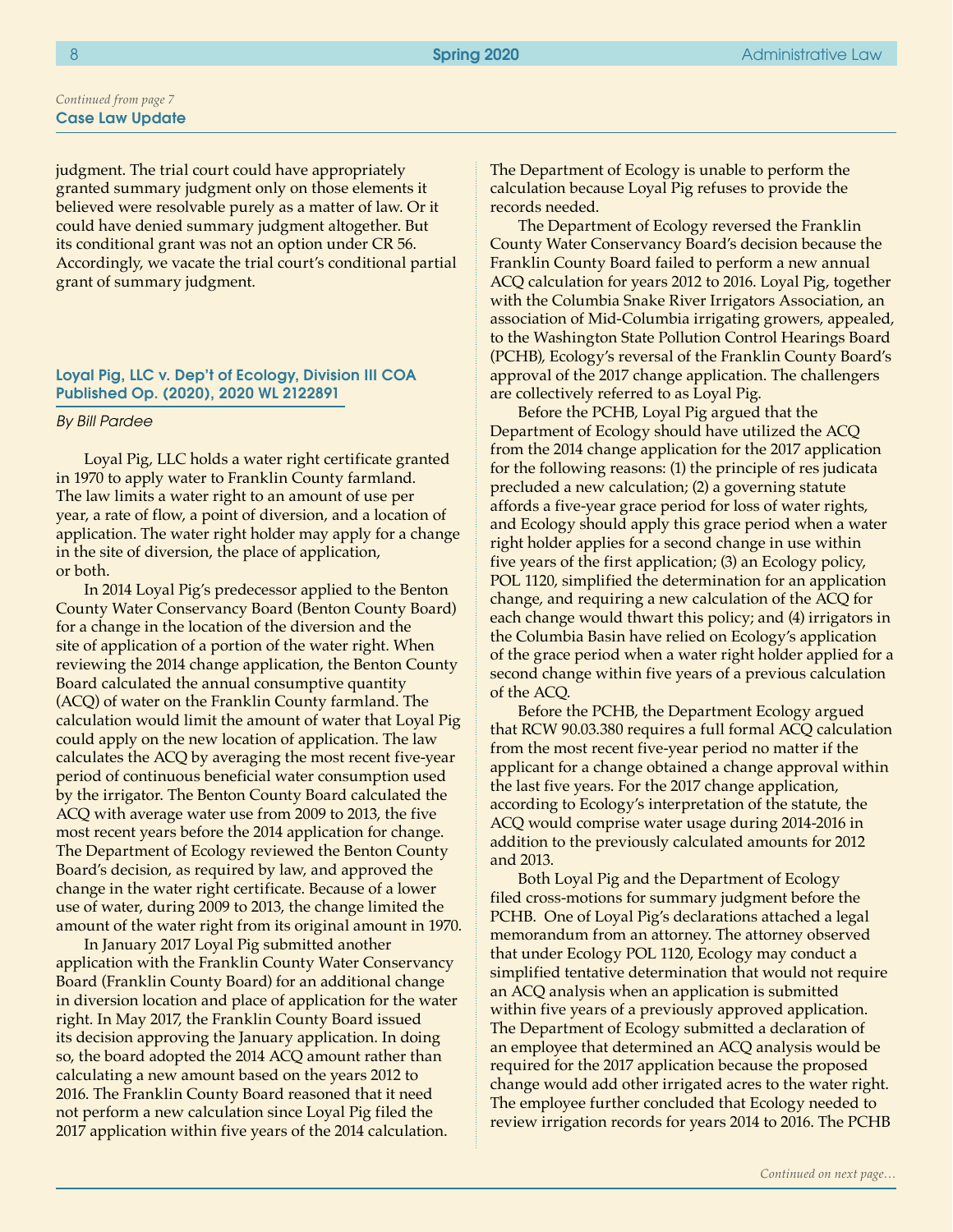granted the Department of Ecology's motion for summary judgment.

Loyal Pig appealed to the Benton County Superior Court. Before the superior court, Loyal Pig moved for summary judgment on three grounds: (1) Loyal Pig argued that language in chapter 90.14 RCW provided a five-year grace period, during which the Legislature intended to protect a water user from relinquishment of his or her water right; (2) Loyal Pig contended that a conservancy board should be permitted to rely on its prior decisions under the doctrine of administrative res judicata; and (3) Loyal Pig maintained that Ecology violated the Administrative Procedure Act, chapter 34.05 RCW, when it insisted on calculating a new ACQ for the 2017 change application, because this insistence effectively adopted a regulation without following the administrative rulemaking process. One of Loyal Pig's declarations noted that a grower who rotates crops on its land will fluctuate from year to year in the amount of water used. Another declaration avowed that the Department of Ecology informally adopted a new agency order, directive, or regulation of general applicability that refused to implement a longstanding five-year grace period against relinquishment of water right, highlighting Ecology's POL 1120 promotion of a simplified procedure when forfeiture of water is not an issue. The declaration also observed that, as early as 2009, Ecology moved away from this wellestablished procedure, taking the position that no grace period existed. The Department of Ecology cross moved for summary judgment on Loyal Pig's claim of abuse of rulemaking authority. One declaration Ecology submitted of an employee stated that he had extensive experience with POL 1120, and stated he would not interpret this policy to bar review of ACQ if it was performed within five years of a previous ACQ analysis. Rather, another Ecology policy, POL 1210, did not bar a new ACQ analysis with a second application. POL 1210 outlines the procedures that the Department of Ecology employs when reviewing water right change applications pursuant to RCW 90.03.380(1) that seek to irrigate additional acreage. Unlike POL 1120, POL 1210 does not mention a simplified tentative policy.

The superior court reversed the PCHB and ruled that the Department of Ecology may not require a new ACQ calculation when a water right holder applies for a second change in the water right within a five-year window. The superior court also ruled that Ecology abused its rulemaking authority. The court issued a permanent injunction that bars Ecology from requiring sequential ACQ calculations unless Ecology engages in the formal rulemaking process.

This appeal raises the principal question of whether, under RCW 90.03.380, the Department of Ecology

may insist that a water right holder calculate anew its ACQ when Ecology, within the past five years, already calculated the holder's ACQ because of an earlier application for change.

RCW 90.03.380(1) governs our decision. The Department of Ecology argues that the explicit language of that statute requires it to review the "most recent five year period" of water use to determine ACQ before approving a water right owner's application to change or transfer a water right, regardless of any earlier approved application. Loyal Pig contends that the more appropriate interpretation of the statute above would allow the water right owner, once Ecology approves a water change application, to seek a further change within the "five year grace period" following the approval of its application and, during this five-year grace period, no subsequent calculation of water use should be required when the user's farming practices have not been changed. According to this contention, when Loyal Pig submitted its application for a change in water use in 2017, the 2014 adjudication of the ACQ bound Ecology.

We agree with the Department of Ecology that RCW 90.03.380(1) shows legislative intent to require a new ACQ calculation with every application for a change in the water right certificate. The statute demands a review of the last five years of water consumption. The statute admits no exception when the applicant applied for a change in the water right during the last five years.

Loyal Pig fears the Department of Ecology's interpretation of RCW 90.03.380 exposes growers to a partial relinquishment of a water right. Loyal Pig relatedly argues that Ecology's interpretation of RCW 90.03.380 conflicts with the spirit behind RCW 90.14.140, which shuns penalizing a water user for nonuse of water for sufficient reasons. To understand the fear, we provide some background to Washington water law.

Washington's water law follows the western American doctrine of water rights by appropriation. Under the appropriation system, the water right holder must put the water claimed under the right to beneficial use or it relinquishes the right. RCW 90.14.160. Washington law demands that a water right to return to the state, under relinquishment statutes, to the extent that, without cause, the water right holder voluntarily fails to beneficially use all or any portion of the water right for a period of five successive years. RCW 90.14.130-.180. As well as being critical to establishing the existence of a water right, beneficial use establishes the quantity of that right. *Crown West Realty, LLC v. Pollution Control Hearings Bd.*, 7 Wn. App. 2d 710, 733, 435 P.3d 288 (2019). A user acquires the right only to the quantity of water actually put to use with reasonable diligence. *Cornelius v. Dep't of Ecology*, 182 Wn.2d 574, 586, 344 P.3d 199 (2015).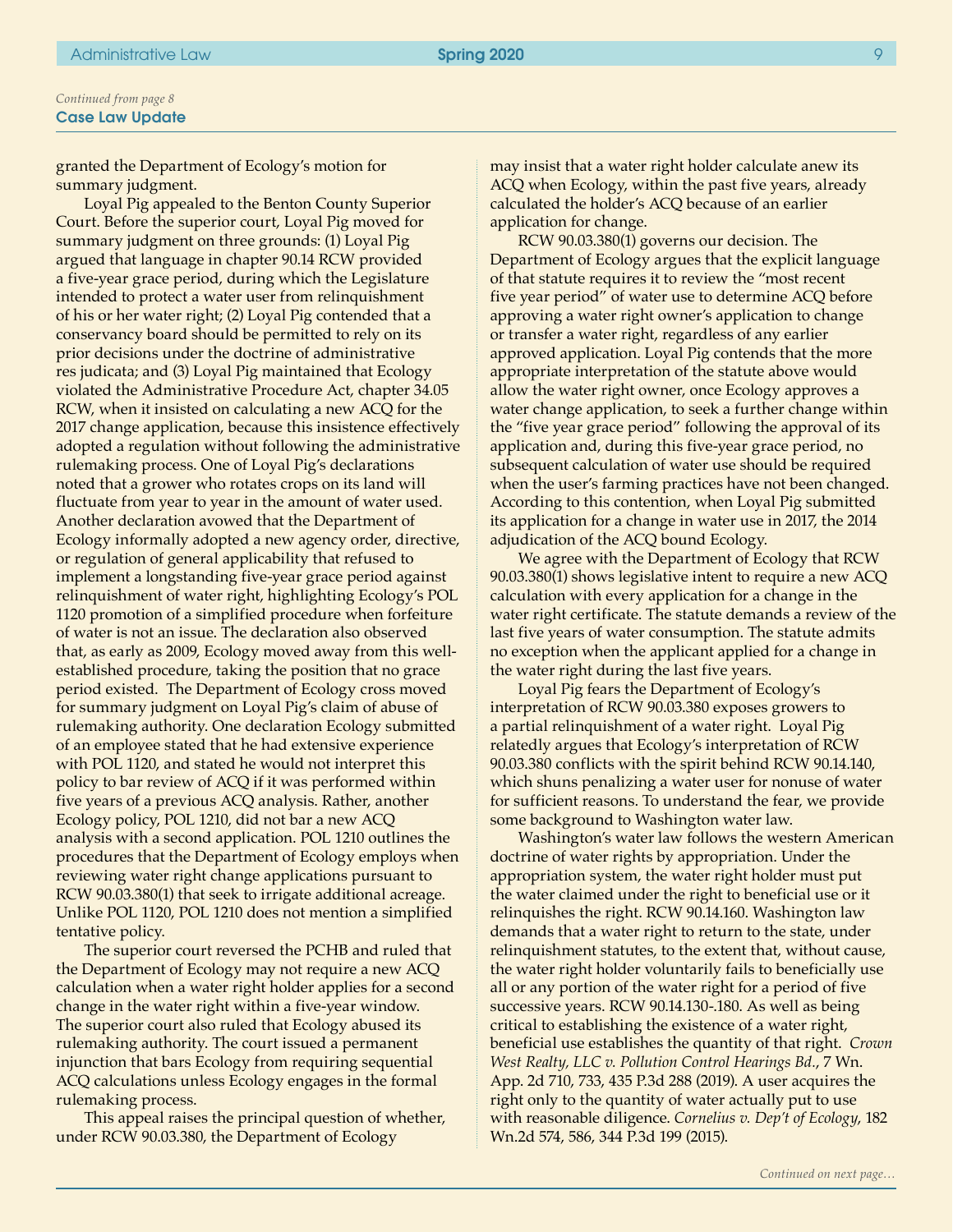Loyal Pig sought changes in application of its water rights in both 2014 and 2017. Although a water right certificate limits use of the right to a particular source and diversion location and to a discrete area of land, the water right holder may apply to the Department of Ecology to change the location of diversion or the situs of irrigation. RCW 90.03.380(1) authorizes this change or transfer. RCW 90.03.380 impliedly grants Ecology the right to limit the extent of the change to the current ACQ, which could be lower than the initial water right.

When Loyal Pig applied for the change in 2014, the Department of Ecology measured its ACQ and thereafter limited its water right to that quantity. If Ecology measures the ACQ again in 2017, the calculation could arrive at a smaller sum than the 2014 calculation. Use of a new ACQ could further reduce Loyal Pig's water right. Agriculture in major sections of Eastern Washington, particularly the Columbia River basin, lacks the rainfall to raise crops, and the region thrives on irrigation water. Profitable production of most crops east of the Cascade Mountains demands irrigation. Alternating crops grown on the same land helps to preserve the land, but different crops require different sums of irrigation. Frequent changes in transfer diversion points and application sites, even with a five-year window of time, accommodate an efficient use of irrigation water from crop to crop and site to site. Under 90.03.380(1), these frequent changes could penalize irrigators by reducing a water right. The current law also promotes excessive use of irrigation water in order to save water rights. We would welcome a change in the law.

We observe that some statutes mitigate Loyal Pig's and our concern. For example, the Legislature has afforded at least two situations in which the Department of Ecology may ignore the most recent five-year period when a water right holder applies for a change. RCW 90.03.615. We already mentioned RCW 90.14.140, which excuses a reduction in use by the water right holder due to drought, temporary reduction in water need, and the rotation of crops, among other reasons. Since we find meaning from related provisions and the statutory scheme as a whole (*State v. Engel*, 166 Wn.2d 572, 578, 210 P.3d 1007 (2009)), we note that the language of RCW 90.03.615 bolsters our interpretation of RCW 90.03.380(1) in that the former statute also shows an intent to always measure the ACQ based on the most recent five years unless limited exceptions apply.

The Department of Ecology also asks that we reverse the superior court's entry of an order enjoining Ecology's implementation of its interpretation of RCW 90.03.380(1). The superior court deemed Ecology's requirement of a new calculation for an ACQ within a five-year window to constitute an adoption of a rule, such that Ecology

needed to comply with rulemaking procedures. Ecology argues that an interpretation of an unambiguous statute by an administrative agency does not qualify as a rule. RCW 34.05.010(16), and the definition of "rule," controls the issue. Loyal Pig argues that the Department of Ecology's new interpretation of RCW 90.03.380(1) and its abandonment of earlier practice under one of its policy statements established a new qualification or requirement relating to the ability to transfer water rights, a benefit or privilege conferred by law.

If any agency action meets the definition of a rule, it must follow rulemaking procedures. *Failor's Pharmacy v. Dep't of Social & Health Svcs.*, 125 Wn.2d 488, 493, 886 P.2d 147 (1994). RCW 34.05.570(2)(c) invalidates any rule adopted without the process. Assuming any shift in Ecology's policy or interpretation of the statute, the law demanded that shift because of the unambiguous nature of the statute. Just as this court must enforce a statute adopted by the legislature even against the court's wishes, an administrative agency must also enforce a statute. An administrative agency's practice does not qualify as a rule, for purposes of the Administrative Procedure Act, when the practice does not create a new standard, formula, or requirement, but simply applies and interprets a statute. *Budget Rent A Car Corp. v. Dep't of Licensing*, 144 Wn.2d 889, 896, 31 P.3d 1174 (2001). An agency does not engage in rulemaking when following an explicit statute. *Dep't of Ecology v. Campbell & Gwinn, LLC*, 146 Wn.2d 1, 19, 43 P.3d 4 (2002). Even if an agency announces a new statutory interpretation, the agency may do so through adjudication, and may give retroactive effect to the interpretation in the case in which the new interpretation is announced without rulemaking, because the agency is not really effecting a change in the law. *Andrews v. District of Columbia Police & Firefighters Retirement & Relief Bd.*, 991 A.2d 763, 771 (D.C. 2010). We deem *Campbell & Gwinn*  controlling. Because Ecology merely interpreted a clear statute, it did not engage in rulemaking.

Loyal Pig contends that the Department of Ecology's action mirrors the Department of Ecology's action in *Hillis v. Dep't of Ecology*, 131 Wn.2d 373, 932 P.2d 139 (1997). *Hillis* contains many similarities to Loyal Pig's challenge to Ecology's action except that, in *Hillis*, Ecology did not administer the explicit provisions of a statute. Neither did Ecology change its interpretation of a statute. We reinstate the ruling of the PCHB.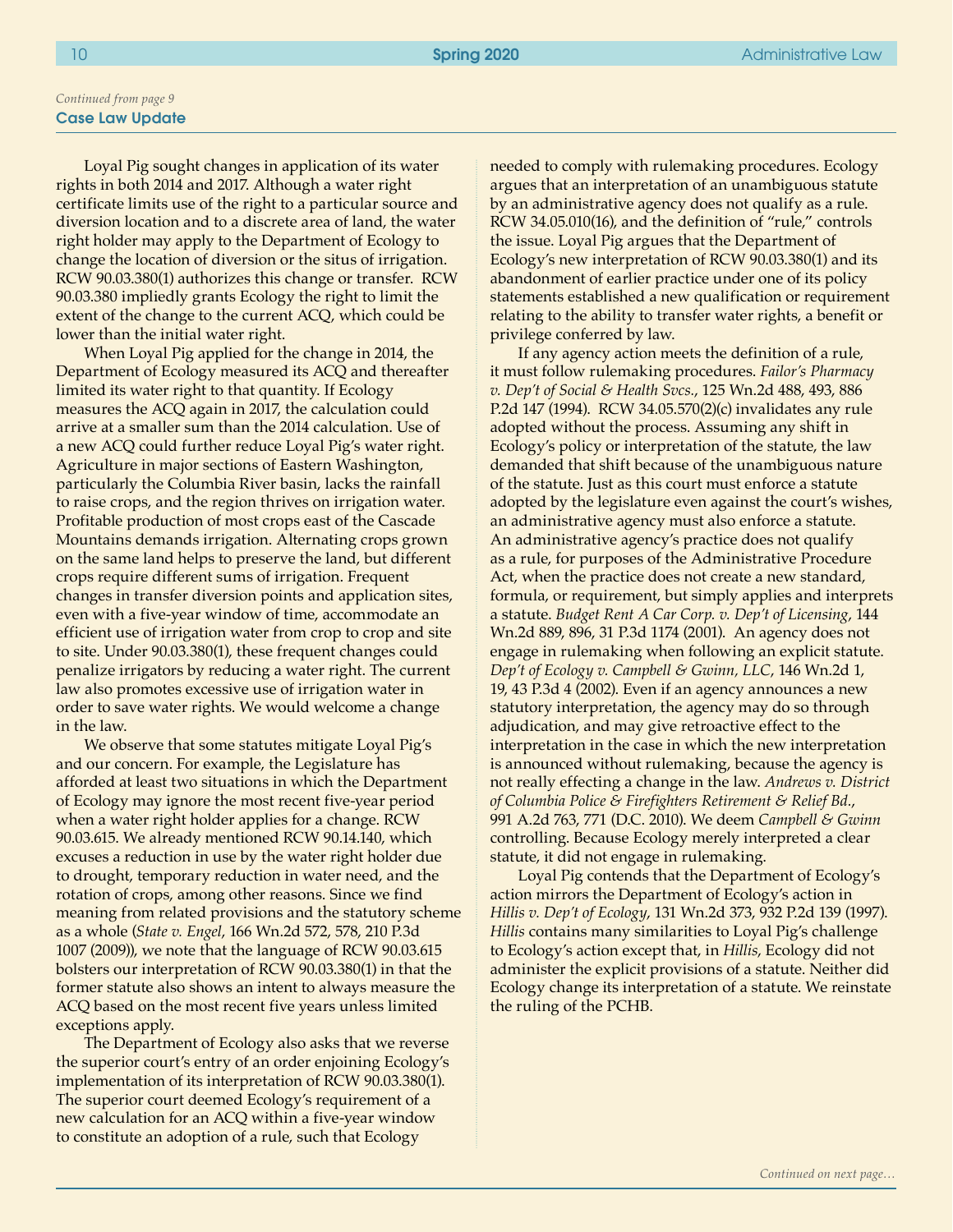National Parks Conservation Ass'n v. Dep't of Ecology, \_\_\_ Wn. App. 2d \_\_\_, 460 P.3d 1107 (2020)

#### *By Bill Pardee*

The Department of Ecology (DOE) issued an air permit authorizing BP West Coast Products LLC (BP) to take certain actions at its Washington refinery. The National Parks Conservation Association (NPCA) appealed DOE's issuance of the permit to PCHB.

On July 17, 2018, the Pollution Control Hearings Board (PCHB) issued a final decision in favor of DOE and BP, denying NPCA's challenge to the permit. The same day, the PCHB served the decision on NPCA. Statutes and regulations required NPCA to file its petition for judicial review within 30 days, which was August 16. RCW 34.05.542(2); WAC 371-08-555.

On August 14, NPCA sent its petition via overnight delivery to the Thurston County Superior Court, the PCHB, BP, the Washington State Attorney General, and DOE, thus accomplishing service. RCW 34.05.542(2). NPCA also provided the required filing fee. RCW 34.05.514(1); RCW 36.18.020(2)(c). The clerk's office rejected NPCA's petition because it did not have a cover sheet as required under AR 2. At the time the preceding events occurred, the Thurston County Clerk's Office had a faulty document policy. The policy allowed the clerk's office to reject and return petitions for judicial review that failed to include a cover sheet required by AR 2.

On August 20, NPCA received its rejected petition from the clerk's office. That same day, NPCA resubmitted its petition to the superior court. The clerk's office accepted NPCA's resubmitted petition on August 21. NPCA then filed a motion to verify the timely filing of the petition. DOE and BP filed motions to dismiss, arguing that NPCA filed the petition on August 21, and therefore argued that the superior court did not have appellate jurisdiction under the Administrative Procedure Act (APA) because the petition for judicial review had not been filed in a timely manner.

Following a hearing on the motions, the court agreed with DOE and BP, and ruled that it did not have appellate jurisdiction to hear the case because NPCA did not timely file its petition for judicial review. The decision rested on the clerk rejecting NPCA's petition on August 15 because it did not have an AR 2 cover sheet. NPCA appeals.

NPCA argues that it filed its petition for judicial review within 30 days and that compliance with AR 2 is not a jurisdictional requirement. DOE now agrees with NPCA. BP argues that NPCA's petition was not timely filed. BP contends that AR 2 is "inextricably tied to [RCW 34.05.542]." According to BP, "[a] petition for review must be *accepted* for filing within the statutory window," and if the petition is not accepted, "jurisdiction is not secured under the APA."

The APA grants superior courts limited appellate jurisdiction. RCW 34.05.514(1). Before a court can exercise its appellate jurisdiction, statutory procedural requirements must be satisfied. *Diehl v. W. Wash. Growth Mgmt. Hr'gs Bd.*, 153 Wn.2d 207, 217, 103 P.3d 193 (2004). If they are not, the court must enter an order of dismissal. *Stewart v. Dep't of Emp't Sec.*, 191 Wn.2d 42, 52-53, 419 P.3d 838 (2018). We review questions of a court's jurisdiction de novo. *Conom v. Snohomish County*, 155 Wn.2d 154, 157, 118 P.3d 344 (2005).

To invoke a superior court's appellate jurisdiction, the APA requires that a petitioner comply with certain time limitations set forth in RCW 34.05.542(2). As relevant here, "[a] petition for judicial review of an order shall be filed with the [superior] court … within thirty days after service of the final order." RCW 34.05.542(2). In addition, "proceedings for review under [the APA] shall be instituted by paying the fee required under RCW 36.18.020." RCW 34.05.514(1).

The issue in this case is whether NCPA filed its petition and paid the requested filing fee within 30 days of the PCHB's final decision. We conclude that it did because it complied with the statutory requirements necessary to invoke the superior court's jurisdiction and AR 2 does not impose a jurisdictional requirement.

In *Biomed Comm, Inc. v. Dep't of Health Bd. of Pharmacy*, 146 Wn. App. 929, 932-33, 193 P.3d 1093 (2008), the issue was "whether the superior court lost appellate jurisdiction where a timely petition for review of the agency lacked the signature of an attorney for the corporate appellant." The court determined "that the lack of a signature of an attorney for [the corporation] on the timely petition for review … was not jurisdictional." *Biomed Comm*, 146 Wn. App. at 941. In support of its decision the court looked to the provisions of the APA, namely RCW 34.05.542(2) and 34.05.546. Because the statutory requirements of the APA did not require a signature, the court ruled that compliance with the civil rule did not affect the superior court's jurisdiction under the APA. *Biomed Comm*, 146 Wn. App. at 941-42.

Here, as the court did in *Biomed Comm*, we review the statutory requirements of the APA. The APA does not contain a cover sheet requirement. As in *Biomed Comm*, we do not read into the APA a jurisdictional requirement of a cover sheet "where the legislature has not stated one." NPCA complied with APA's statutory requirements. It submitted its petition to the superior court within 30 days, and its petition included the required filing fee.

BP argues that that the clerk had the authority to reject the petition under the CR 5(e) because it did not have an AR 2 cover sheet. If we adopted BP's reasoning, a jurisdictional requirement could vary from county to county, or even from case to case, depending on the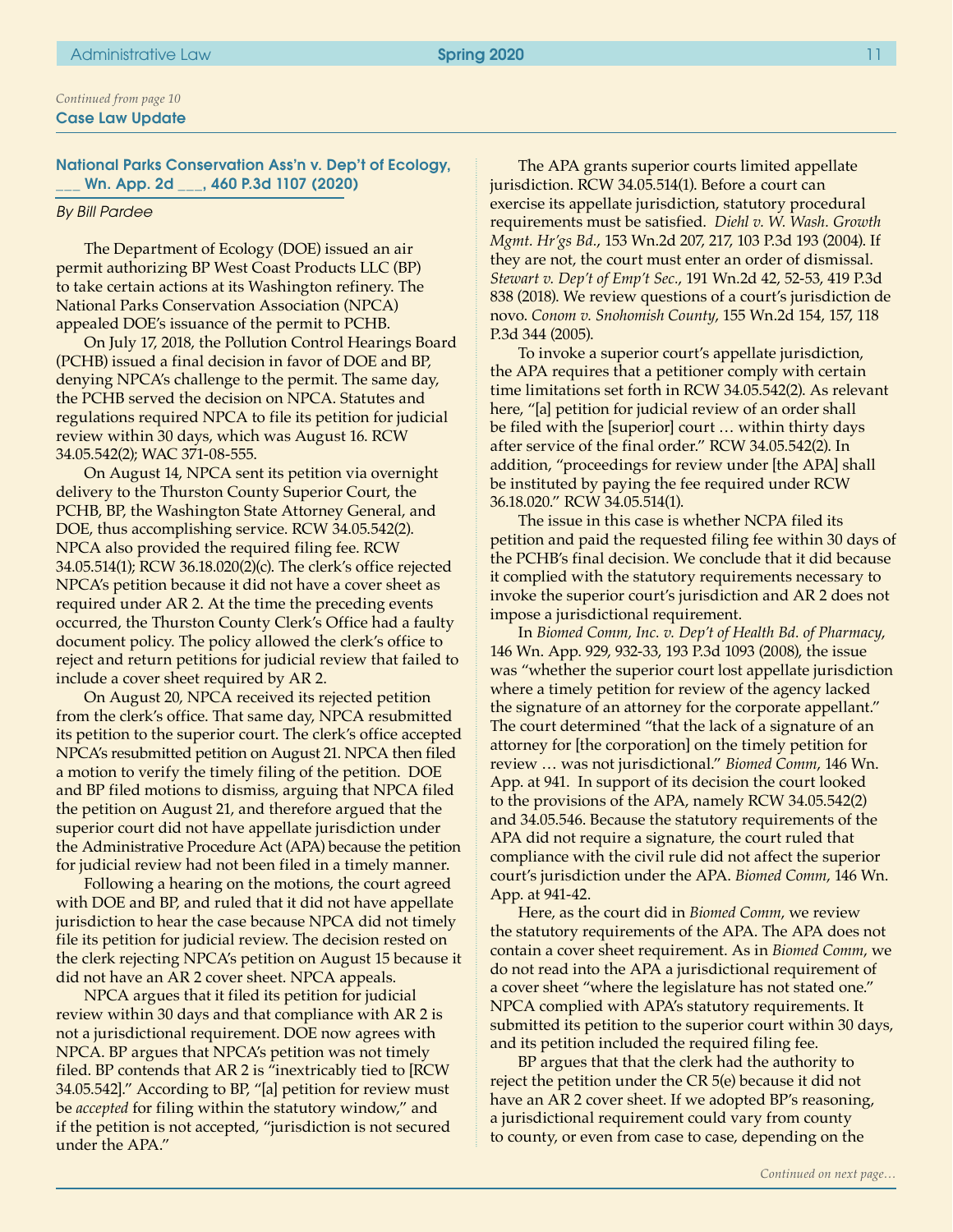discretionary actions or inactions of a county clerk. Under CR 5(e) a "clerk may refuse to accept for filing any paper presented for that purpose because it is not presented in proper form as required by these rules of and local rules or practices." The use of the word "may," when used in a court rule, indicates that the referenced course of action is discretionary rather than mandatory. *In re Dependency of M.P.*, 185 Wn. App. 108, 116 n.3, 340 P.3d 908 (2014). It is axiomatic that a court clerk's discretionary action cannot strip a superior court of jurisdiction. A court either has jurisdiction or it does not.

Here jurisdiction is conferred by complying with the APA. Therefore, we conclude that the filing of a form required by AR 2 does not impose a jurisdictional requirement. In so ruling, we are mindful that we should be careful of relying on form over substance to deny a litigant his or her day in court. We are promoting access to justice with uniformity throughout the state. Because the Legislature has stated the jurisdictional requirements to confer appellate jurisdiction on the superior court for appeals from the PCHB, and NPCA has satisfied those requirements, we reverse.

Cascadia Wildlands v. Dep't of Fish and Wildlife, and Resources Coalition, Inc., Division I COA Unpublished Op. (2020), 2020 WL 1675792

#### *By Bill Pardee*

The Department of Fish and Wildlife (DFW) is tasked with both protecting fish in Washington water as well as regulating construction activities occurring in our waterways. RCW 77.04.012; RCW 77.55. The typical method of regulating the latter is via a hydraulic permit application (HPA).

DFW's waterway protection duties include regulation of prospecting and mining, with most mining activities subject to the HPA process. Due to 1997 legislation, small scale prospecting was exempted from the permitting process and DFW waived permits for such operations by describing permissible permit-free operations in the Gold and Fish pamphlet. RCW 77.55.091. In 2014, the implementing regulation was amended to exclude "small motorized equipment" from the HPA requirement by including it in the Gold and Fish pamphlet. Former WAC 220-660-300(1) (2015).

Cascadia Wildlands, an Oregon nonprofit corporation whose members enjoy use of regional wilderness lands and river systems, brought a declaratory judgment action to invalidate the new regulation. Cascadia contended that suction dredging required an HPA. A prospector's

organization, Resources Coalition, was permitted to intervene. Both Cascadia and DFW ultimately moved for summary judgment. The court denied Cascadia's motion and granted DFW's, ruling that the agency had the statutory authority to issue the change. Cascadia appealed to this court. The matter was administratively transferred from Division Two to Division One. This court requested and received supplemental briefing on the issue of mootness. A panel then heard oral argument of the case.

At issue is an interpretation of the authority given DFW to regulate small scale prospecting and mining without a permit. RCW 77.55.091(1) provides: "Small scale prospecting and mining shall not require a permit . . . if … conducted in accordance with rules established by the department." In turn, "'Small scale prospecting and mining' means the use of only the following methods: Pans, nonmotorized sluice boxes; concentrators; and minirocker boxes for the discovery and recovery of materials." RCW 77.55.011(21). DFW was directed to clarify which small scale methods required a permit and to use the Gold and Fish pamphlet to minimize the number of specific provisions of a written permit. RCW 77.55.091(3).

Using this authority, in 2014 DFW issued the following regulation, former WAC 220-660-300(1) (2015), which read in part: "The rules in this section apply to using handheld mineral prospecting tools and small motorized equipment." This language provided the impetus for this case. Cascadia argued that the definition of "small scale prospecting" and RCW 77.55.091(1) prohibited DFW from allowing the use of any motorized equipment in small scale prospecting, whereas DFW believed its authority allowed it to regulate some motorized activity via the Gold and Fish pamphlet.

Subsequently, the regulation was amended and a new regulation adopted to govern motorized equipment. WAC 220-660-300(1) was rewritten to govern only "hand-held mineral prospecting tools and a variety of small mineral prospecting equipment." It now concludes with the following sentences: "Suction dredging is not authorized in this section. See WAC 220-660-305 for suction dredging rules." The definition of "suction dredge" was expanded to include "any motorized or nonmotorized device" that operates as a vacuum. WAC 220-660-030(140) (2020).

A permit is now required to engage in suction dredging. WAC 220-660-305(3) (2020). Now DFW requires an individual permit for any small scale prospecting operation that uses motorized equipment. *Id.* The controversy between Cascadia and DFW is at an end. There is simply no relief that can be granted and no reason to believe this court need address the now-disregarded theory supporting the former regulation. The case is moot. The appeal is dismissed.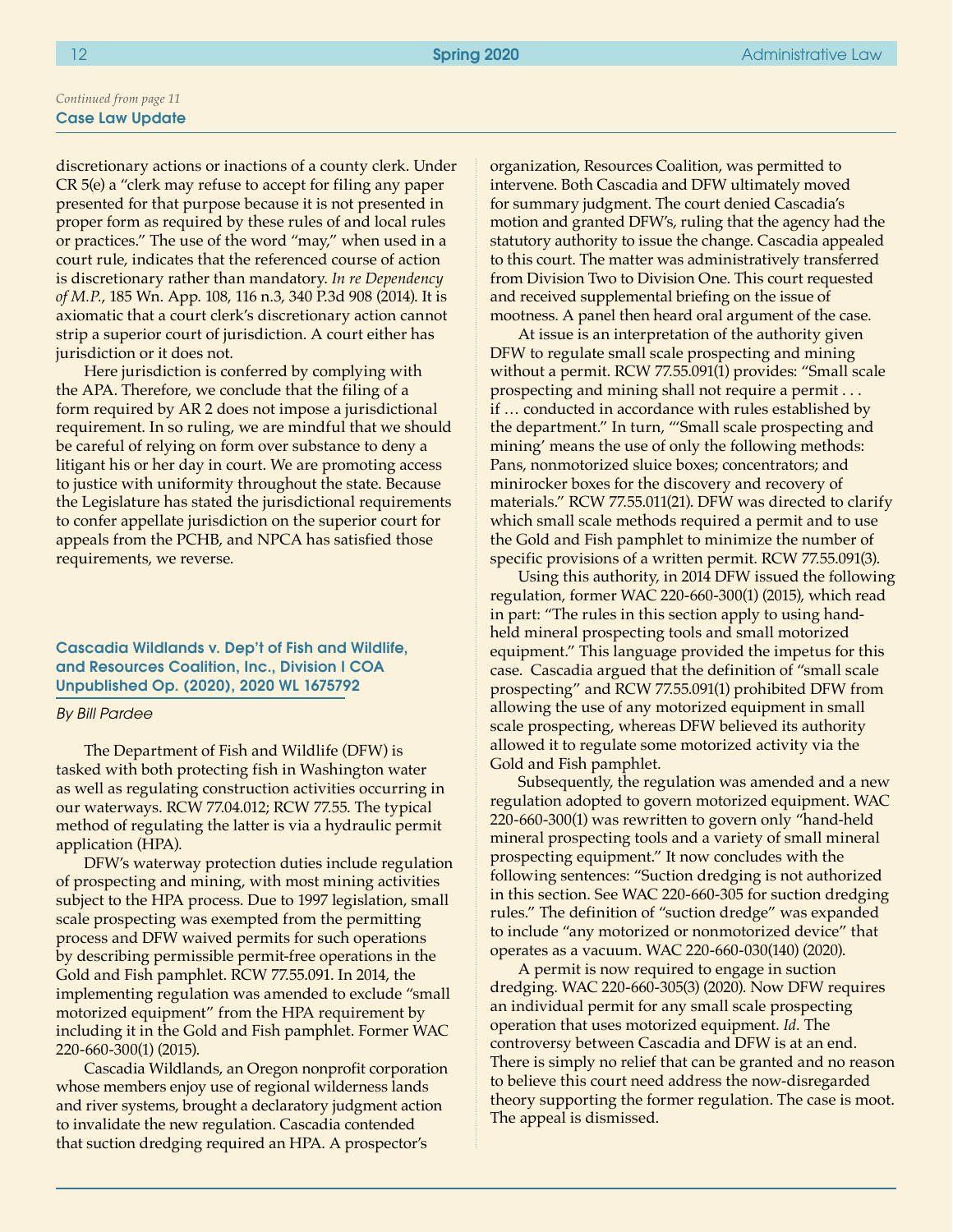Save the Dates! Save the Dates!

6/30 Webinar **"Strategies for Tackling Difficult Public Records Issues.**" 3:00 – 4:00 p.m.; 1.0 L&LP Credit; \$25.00 for WSBA Administrative Law Section members (\$35/Non-members); Register online at: **[www.mywsba.org/PersonifyEbusiness/WEBINAR-Strategies-for-](https://www.mywsba.org/PersonifyEbusiness/WEBINAR-Strategies-for-Tackling-Difficult-Public-Records-Issues/MeetingDetail/18067656)[Tackling-Difficult-Public-Records-Issues/MeetingDetail/18067656](https://www.mywsba.org/PersonifyEbusiness/WEBINAR-Strategies-for-Tackling-Difficult-Public-Records-Issues/MeetingDetail/18067656)**

"The Intersection of Administrative Law and Treaty **Law: A Retrospective on the** *Cougar Den* **Case."** 3:00 – 500 p.m.; 2.0 L&LP Credits; \$25.00 for WSBA Administrative Law Section members (\$35/Non-members); Register online at **[mywsba.org/PersonifyEbusiness/CLEStore/](https://www.mywsba.org/PersonifyEbusiness/CLEStore/CLECalendar/MeetingDetails.aspx?productId=18042542) [CLECalendar/MeetingDetails.aspx?productId=18042542](https://www.mywsba.org/PersonifyEbusiness/CLEStore/CLECalendar/MeetingDetails.aspx?productId=18042542)**

### CLE Stuff

*By Eileen Keiffer*

#### The Administrative Law Section currently has the following CLEs scheduled:

Please join experienced practitioner Ann Marie Soto of Madrona Law Group, PLLC on **June 30**  as she discusses **"Strategies for Tackling Difficult Public Records Issues.**" She will address: serial requestors, unreasonable delays, payment and copying of records, equal treatment of requestors, adequacy of searches, and more.

The webinar will be from 3 p.m. to 4 p.m. PT on June 30, 2020. Approved for 1.0 L&LP credit. Registration is \$35.00 (\$25.00 for WSBA Administrative Law Section members). Registration is available online at: [www.mywsba.org/PersonifyEbusiness/WEBINAR-Strategies-for-Tackling-](https://www.mywsba.org/PersonifyEbusiness/WEBINAR-Strategies-for-Tackling-Difficult-Public-Records-Issues/MeetingDetail/18067656)[Difficult-Public-Records-Issues/MeetingDetail/18067656.](https://www.mywsba.org/PersonifyEbusiness/WEBINAR-Strategies-for-Tackling-Difficult-Public-Records-Issues/MeetingDetail/18067656)

Registration is open for the **July 28** webinar: **"The Intersection of Administrative Law and Treaty Law: A Retrospective on the** *Cougar Den* **Case."** The CLE will feature a panel of dynamic speakers involved with *Washington State Department of Licensing v. Cougar Den, Inc.* They will discuss their roles in the *Cougar Den* case, and its implications for Treaty Law and Administrative Law. Speakers include: Richard "Kip" Ramsey, owner of the Cougar Den gas station; Lance Pelletier, from the team representing Cougar Den; Marcus Shirzad, with the Yakama Nation Office of Legal Counsel; and Administrative Law Judge Courtney Beebe. The panel will discuss the treaty that was the framework for the case, building the case from the ground up at the administrative hearing, and subsequent appeals, including the ultimate appeal to the Supreme Court of the United States.

The CLE will be held as a webinar from 3 p.m. to 5 p.m. on July 28, 2020. Approved for 2.0 L&LP credits. Registration is \$35.00 (\$25.00 for WSBA Administrative Law Section members). Registration is available online at: [www.mywsba.org/PersonifyEbusiness/CLEStore/CLECalendar/](https://www.mywsba.org/PersonifyEbusiness/CLEStore/CLECalendar/MeetingDetails.aspx?productId=18042542) [MeetingDetails.aspx?productId=18042542](https://www.mywsba.org/PersonifyEbusiness/CLEStore/CLECalendar/MeetingDetails.aspx?productId=18042542)

### Help us Make this Newsletter MORE RELEVANT to Your Practice.

If you come across federal or state administrative law cases that interest you and you would like to contribute a summary (approx. 250 – 500 words), please email Bill Pardee at [Bill.Pardee@bta.wa.gov](mailto:Bill.Pardee%40bta.wa.gov?subject=).